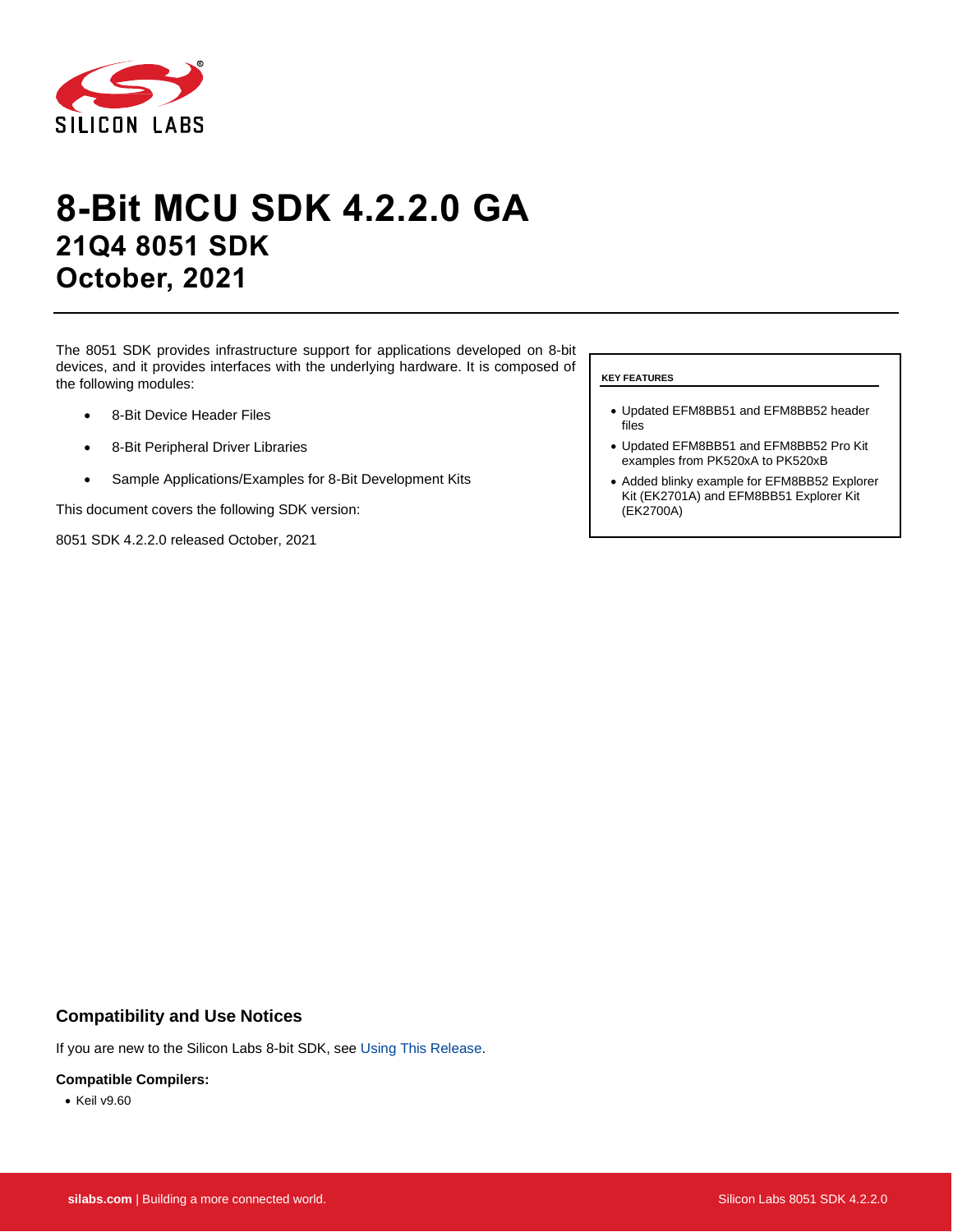#### **Contents**

| $\mathbf{1}$   |     |  |  |  |
|----------------|-----|--|--|--|
|                | 1.1 |  |  |  |
|                | 1.2 |  |  |  |
|                | 1.3 |  |  |  |
| 2              |     |  |  |  |
|                | 2.1 |  |  |  |
|                | 2.2 |  |  |  |
|                | 2.3 |  |  |  |
| 3              |     |  |  |  |
| 4              |     |  |  |  |
| 5              |     |  |  |  |
| 6              |     |  |  |  |
| $\overline{7}$ |     |  |  |  |
|                | 7.1 |  |  |  |
|                | 7.2 |  |  |  |
| 8              |     |  |  |  |
|                | 8.1 |  |  |  |
|                | 8.2 |  |  |  |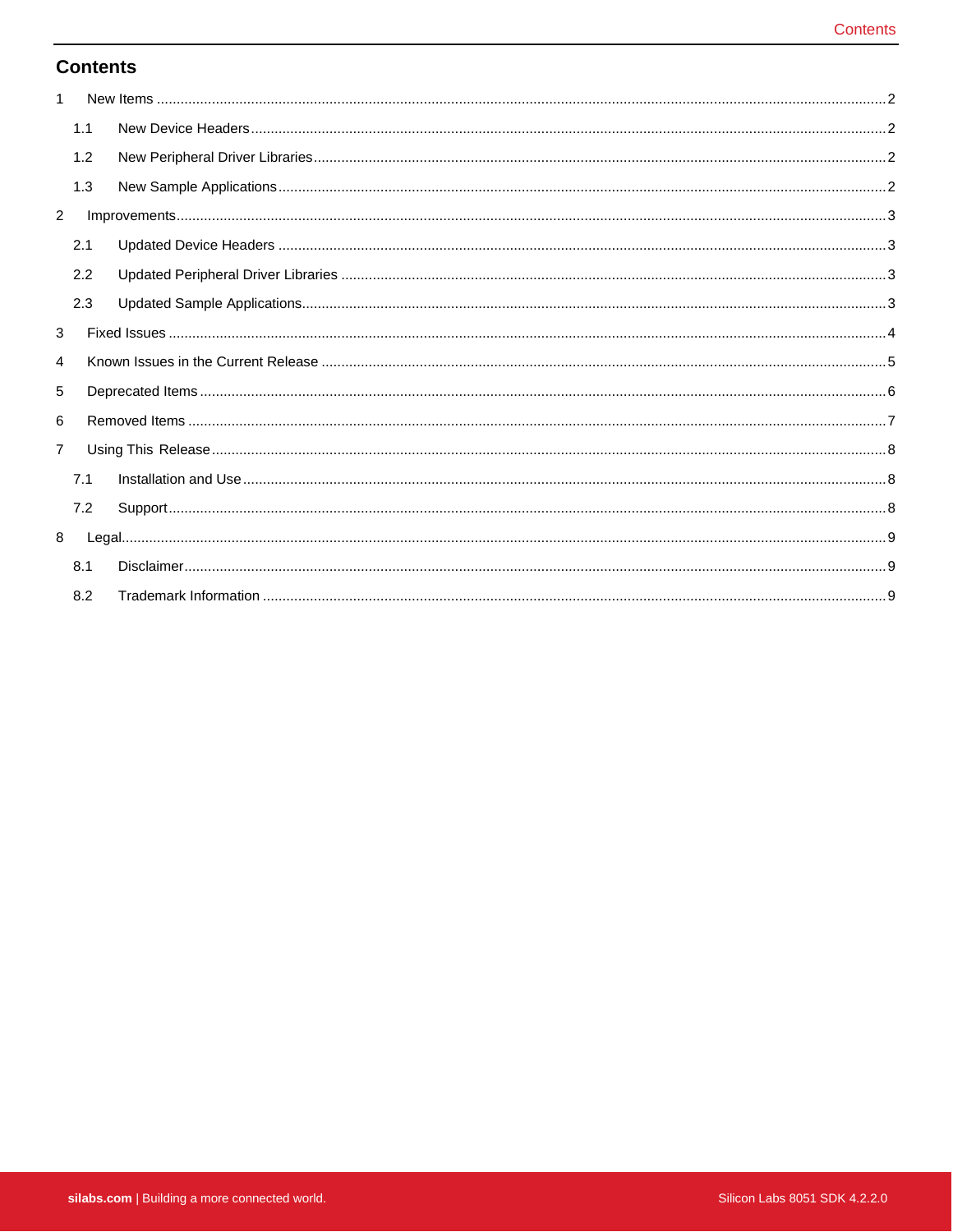# **1 New Items**

#### **1.1 New Device Headers**

None

### **1.2 New Peripheral Driver Libraries**

None

### **1.3 New Sample Applications**

The following new sample application was added for EFM8BB51 Explorer Kit (EK2701A) and EFM8BB52 Explorer Kit (EK2700A):

▪ Blinky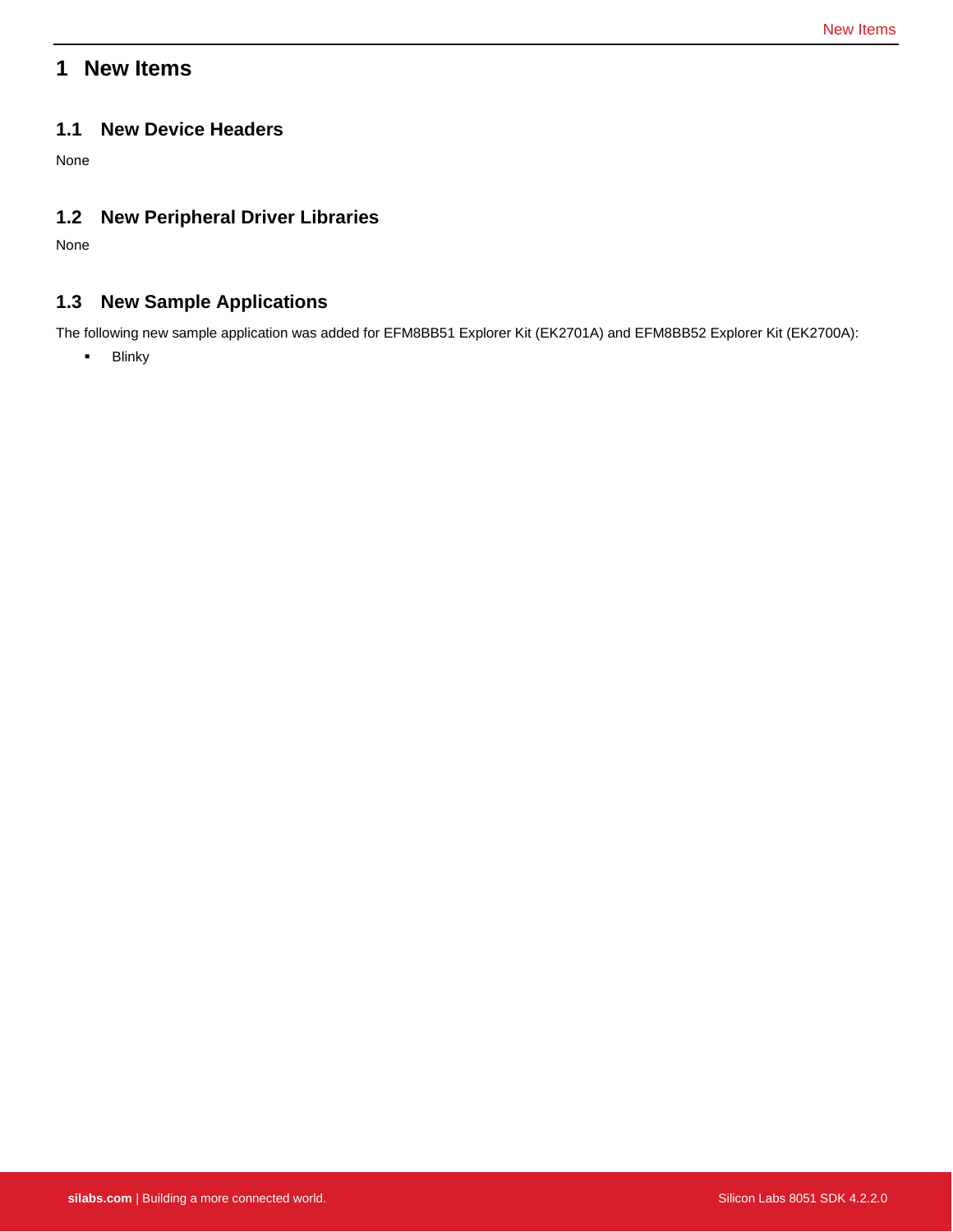# **2 Improvements**

#### **2.1 Updated Device Headers**

- Updated EFM8BB51 device header files to remove code related to
	- o P1.7,
	- o P2.1-P2.7,
	- o P2SKIP,
	- o P2MAT,
	- o P2MASK,
	- o P2MDOUT[7:1],
	- o P2MDIN[7:1]

since these don't exist on EFM8BB51.

- **Removed SMBus1 enumerations from EFM8BB51 since this device does not have the SMBus1 peripheral.**
- Corrected the Flash and RAM sizes in the EFM8BB52 device header files.
- Updated the derivative ID definition for some EFM8BB52 OPNs.
- Updated Flash Read Timing mask (PFE0CN\_FLRT\_\_BMASK) from 0x30 to 0x10 in EFM8BB51 and EFM8BB52 register enumeration files.
- Removed I2CSlave0 enumerations from EFM8BB51 and EFM8BB52 since these devices do not have the I2C0Slave peripheral.

#### **2.2 Updated Peripheral Driver Libraries**

None

#### **2.3 Updated Sample Applications**

Updated all EFM8BB52 Pro Kit examples from PK5206A to PK5206B.

Updated all EFM8BB51 Pro Kit examples from PK5207A to PK5207B.

Updated the slope and offset values in the EFM8BB51 and EFM8BB52 Pro Kit TempSensor examples.

Updated EFM8BB52 and EFM8BB51 PWM singled ended output examples to achieve 0% and 100% duty cycle.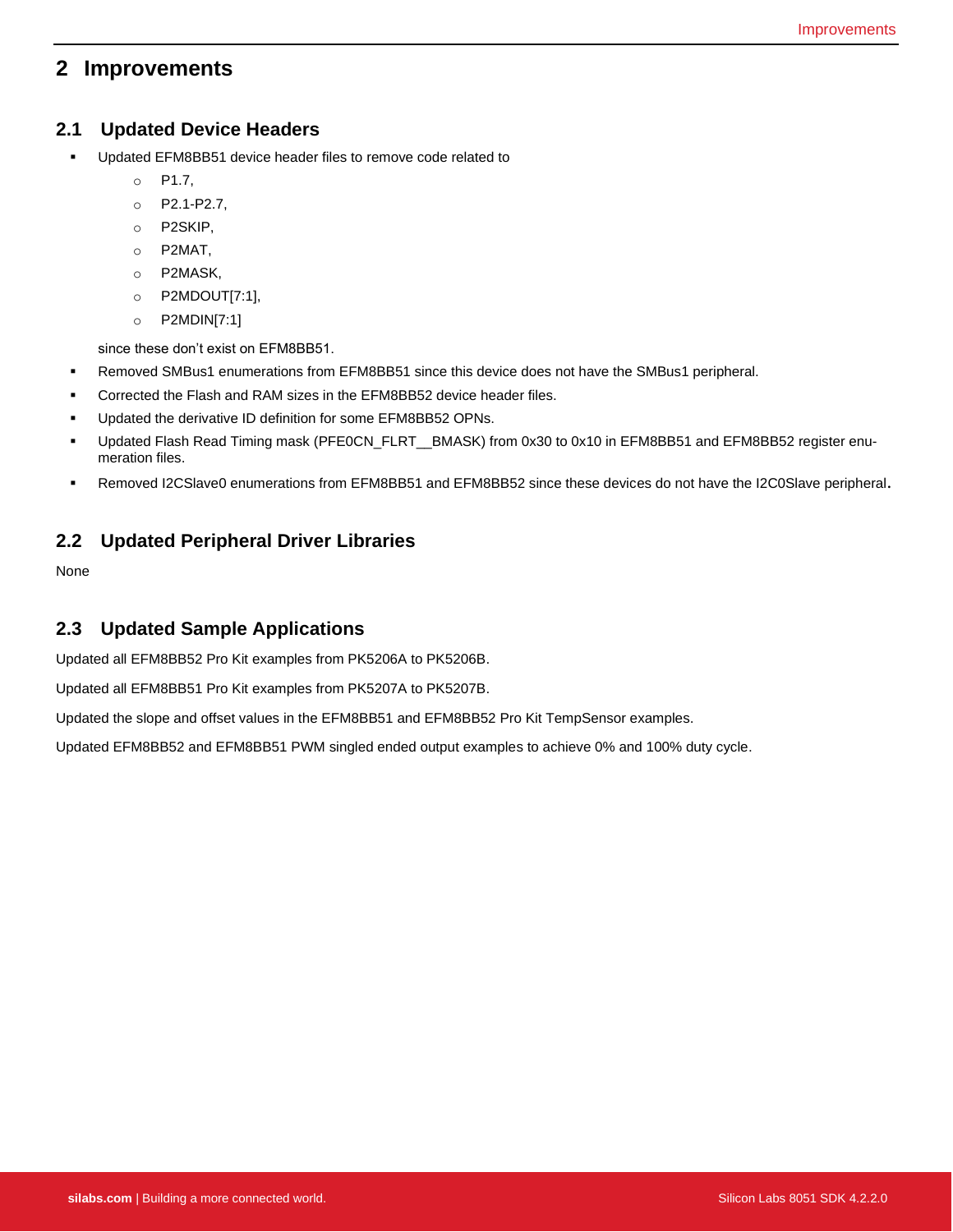# **3 Fixed Issues**

The table below lists issues resolved in the latest release.

| $\vert$ ID # | <b>Description</b>                                               |
|--------------|------------------------------------------------------------------|
| 746419       | Fixed minor typos throughout all EFM8BB51 and EFM8BB52 examples. |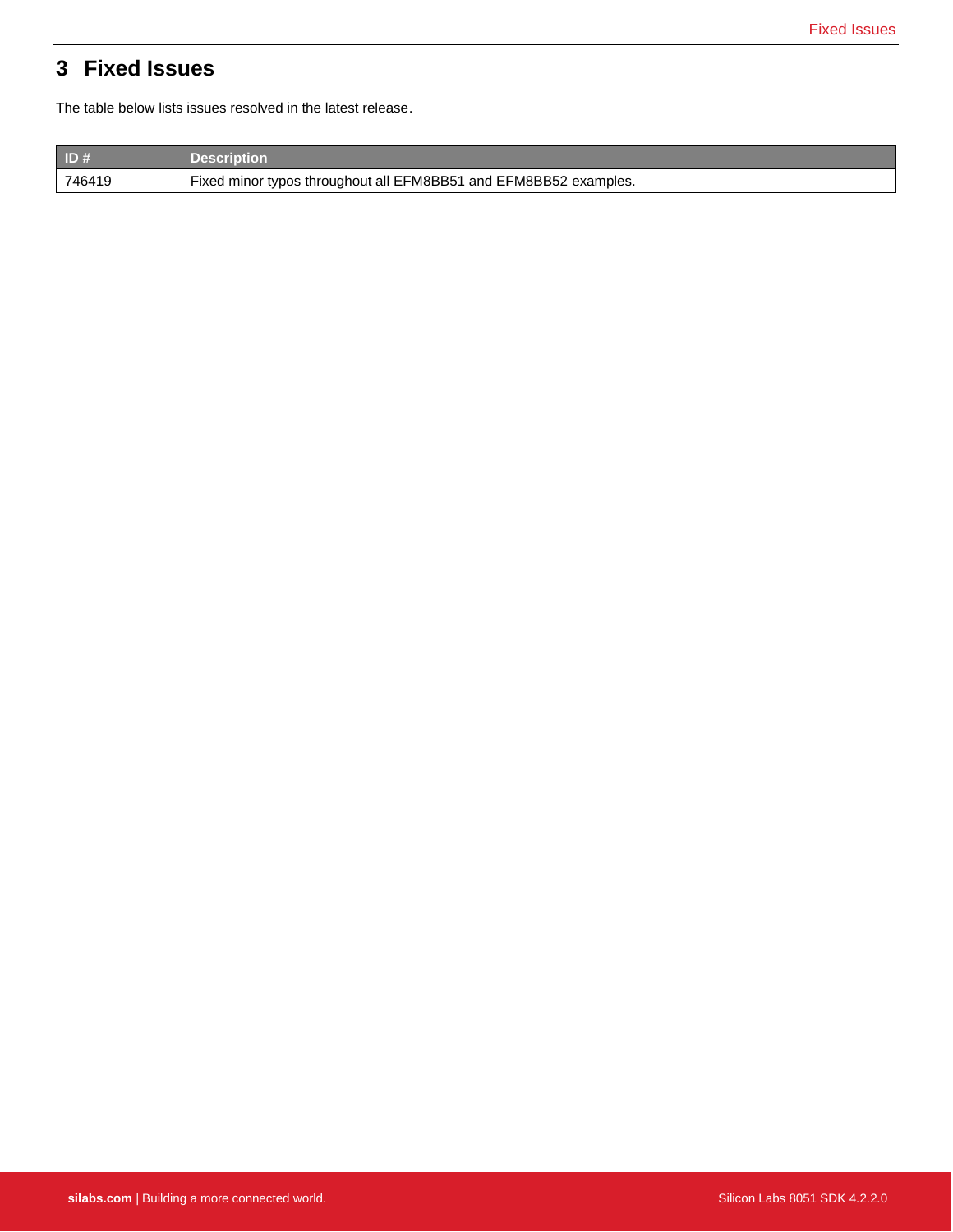# **4 Known Issues in the Current Release**

The table below lists known issues in the latest release. Items shown in blue are links to additional information.

| ID#    | <b>Description</b>                                             | <b>Workaround</b>                                       |
|--------|----------------------------------------------------------------|---------------------------------------------------------|
| 355966 | Dropped characters on multiple calls to<br>UART1 WriteBuffer() | Insert a short delay between any two buffer Write calls |
| 354781 | Missing autopaging in the efm8_memory_lcd library              | Insert SFRPAGE save and restore                         |
| 344029 | Missing autopaging in UART1_writeBuffer()                      | Insert SFRPAGE save and restore                         |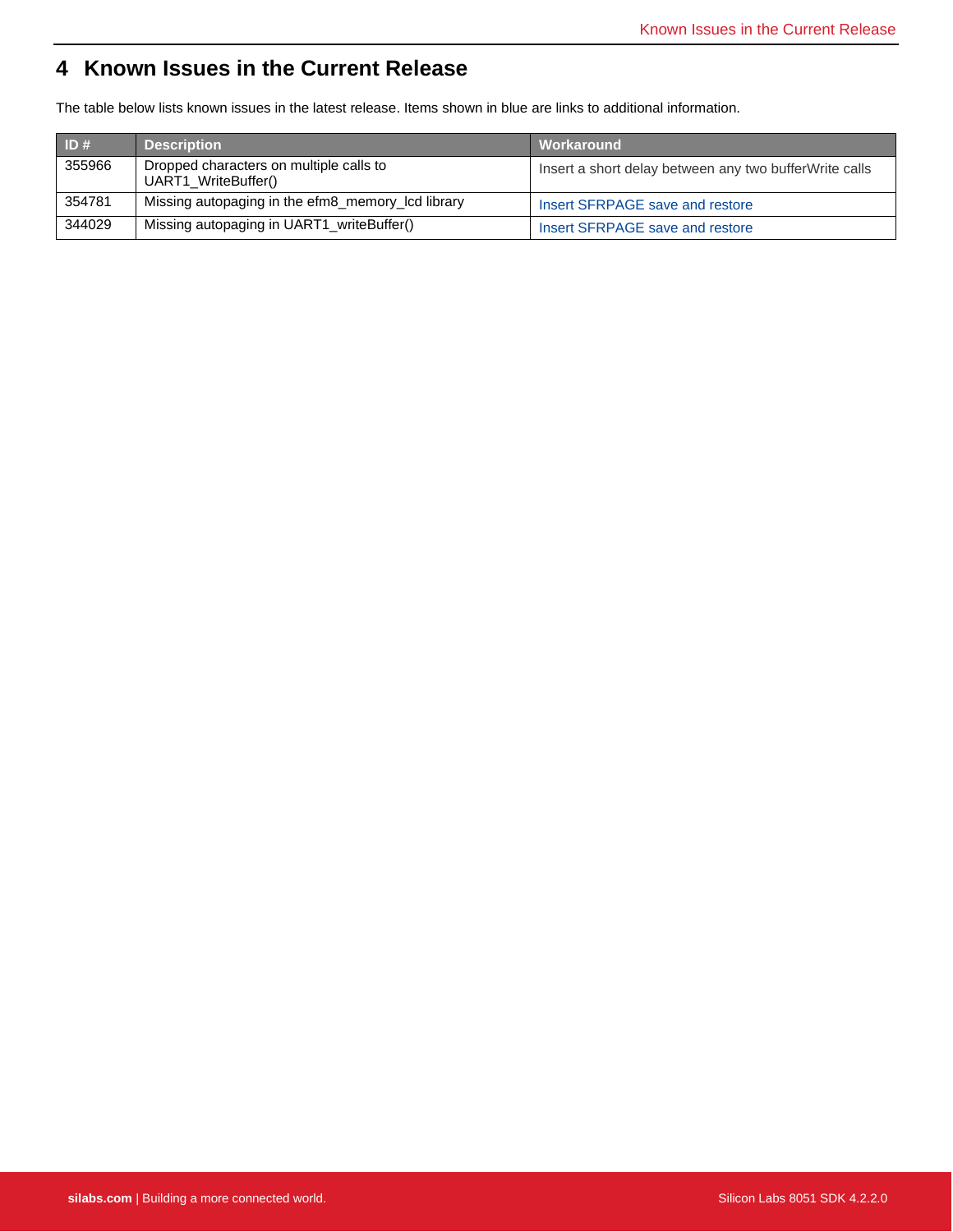# **5 Deprecated Items**

None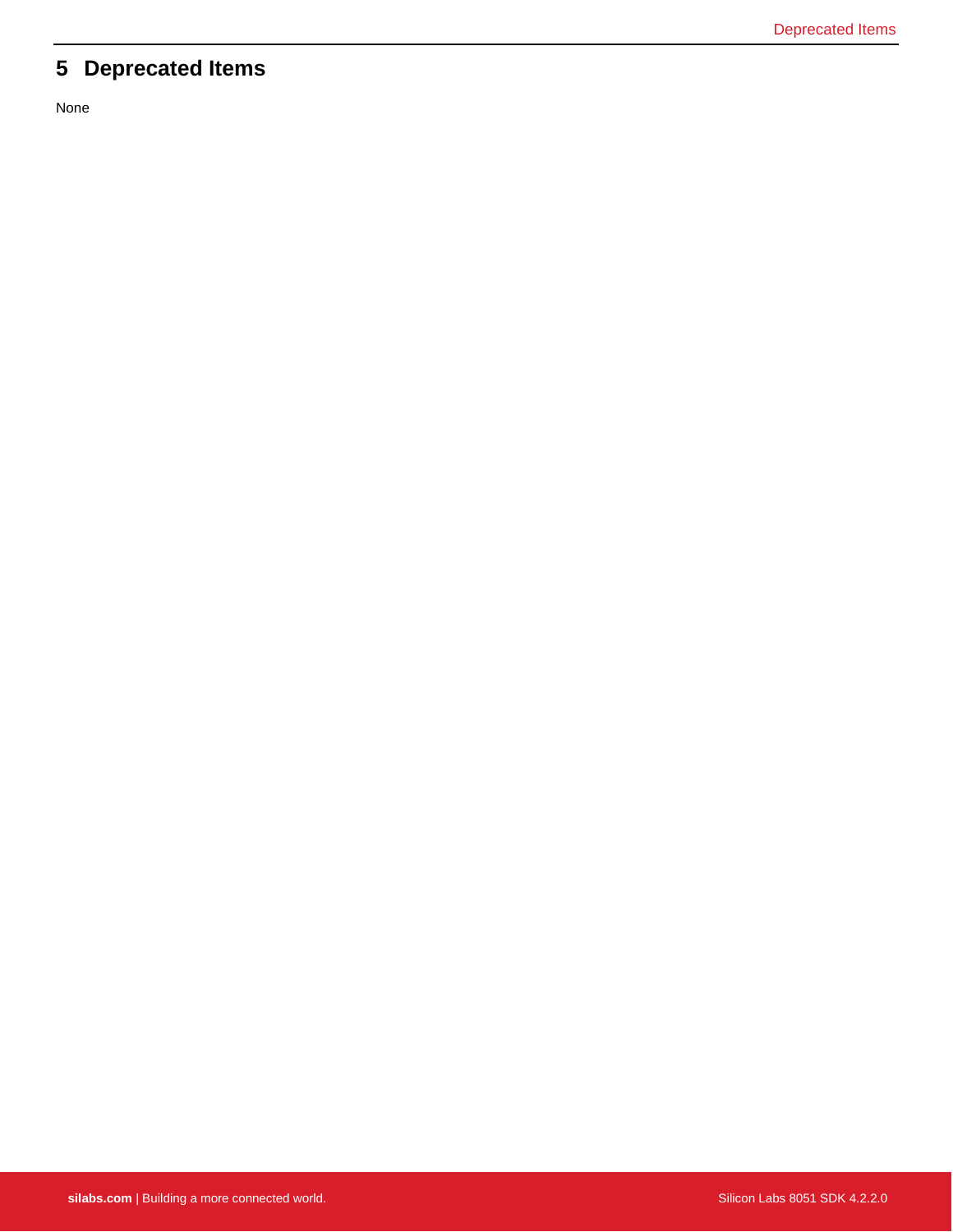# **6 Removed Items**

None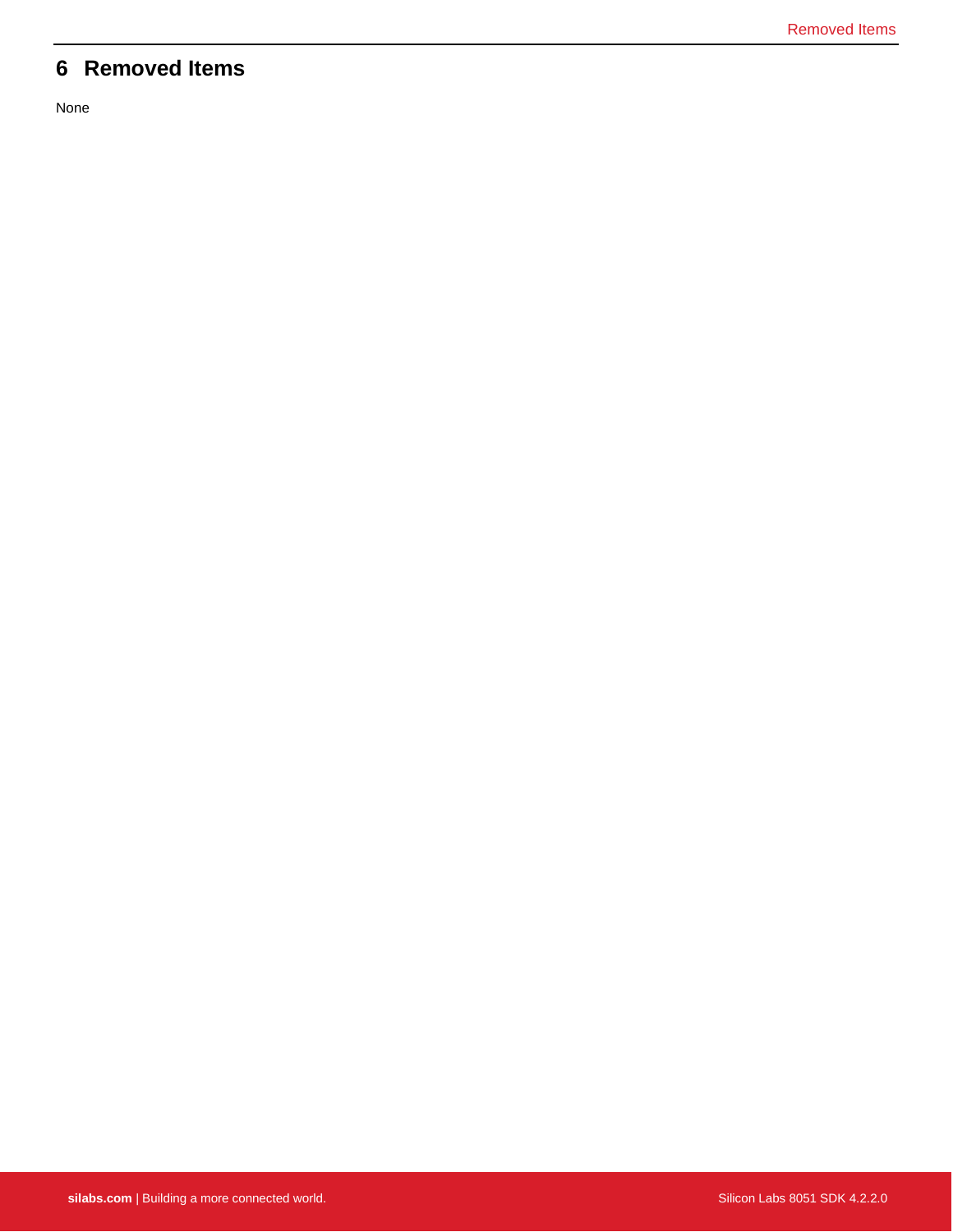# **7 Using This Release**

#### **7.1 Installation and Use**

The 8-Bit SDK can be installed through Simplicity Studio. Installation instructions can be found i[n AN1211.](https://www.silabs.com/documents/public/application-notes/an1211-simplicity-studio-v4-installation-methods.pdf)

Use the 8-bit SDK with the Simplicity Studio V5 development platform. Simplicity Studio ensures that most software and tool compatibilities are managed correctly. Install software and board firmware updates promptly when you are notified.

Documentation specific to the SDK version is installed with the SDK. API references and other information about this and earlier releases is available o[n http://devtools.silabs.com/studio/doc/EFM8/software/.](http://devtools.silabs.com/studio/doc/EFM8/software/)

#### **7.2 Support**

Development Kit customers are eligible for training and technical support. You can use<https://www.silabs.com/products/mcu/8-bit> to obtain information about all Silicon Labs 8-bit products and services, and to sign up for product support.

You can contact Silicon Laboratories support at [http://www.silabs.com/support.](http://www.silabs.com/support)